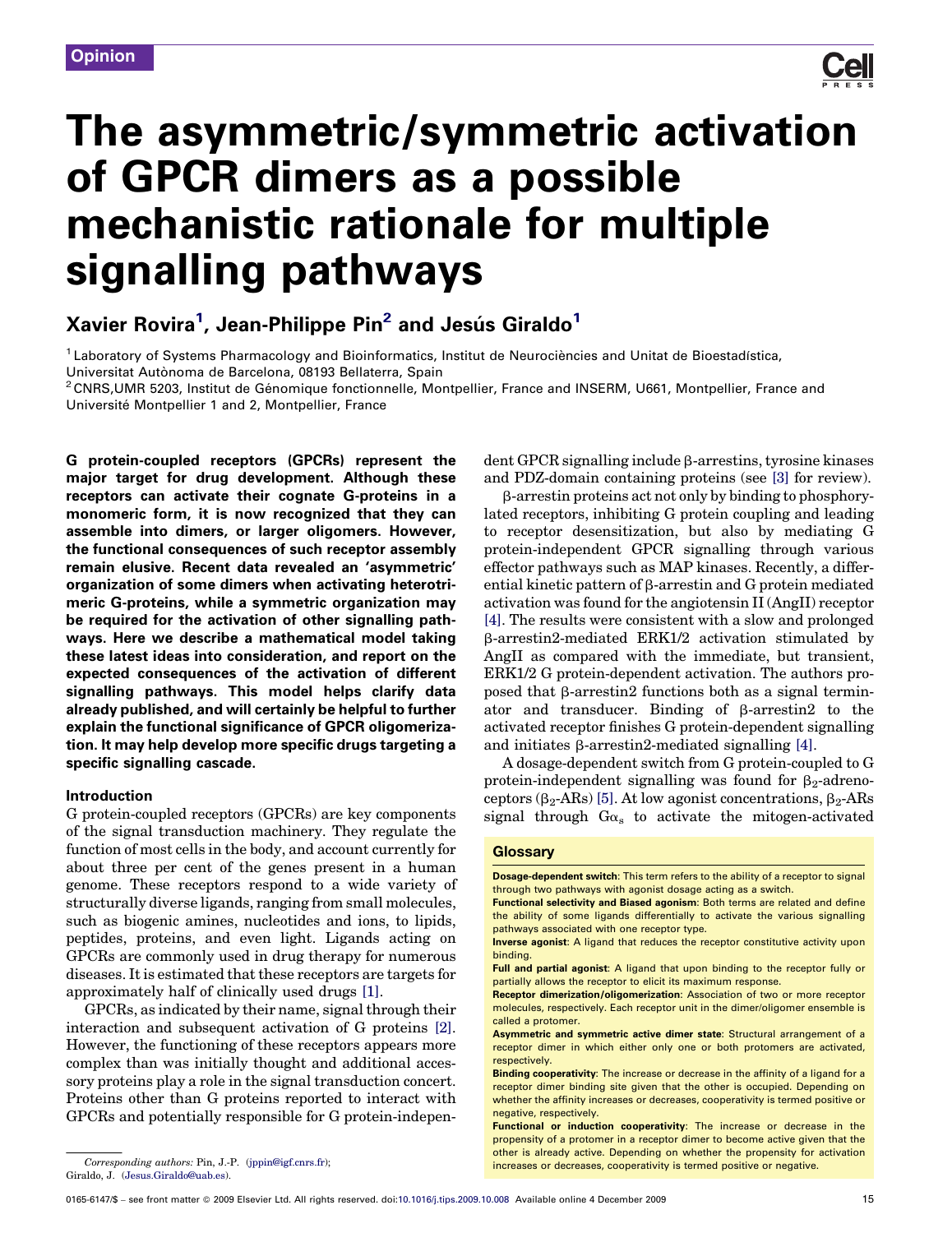<span id="page-1-0"></span>protein kinase pathway, whereas at high agonist concentrations signals are also transduced through  $\beta_2$ -ARs via an additional pathway that is G protein-independent but tyrosine kinase Src-dependent [\[5\].](#page-5-0) The authors speculated that receptor dimerization or a conformational change associated to receptor dimerization could provide the structural mechanistic features necessary for the direct activation of Src by  $\beta_2$ -AR by bringing two molecules of Src into proximity and allowing them intermolecular autophosphorylation and activation [\[5\].](#page-5-0)

Although some controversy is present in the literature about the monomeric/dimeric nature of GPCRs [\[6](#page-5-0)–8] especially when considering recent results confirming that a monomeric receptor is sufficient to activate G proteins [\[9](#page-5-0)– [12\]](#page-5-0), there is growing evidence to indicate that GPCRs form dimers or even higher oligomers [13–[17\].](#page-6-0) A number of arguments has been used to explain the reasons for or the processes involved in receptor oligomerization, among them the correct addressing of the receptor to the membrane, the interaction with the G protein, and receptor internalization (for review see [\[18\]\)](#page-6-0). In this regard, it has been proved recently that high-order oligomerization of the  $\alpha_{1B}$ -adrenoceptor is required for receptor maturation, surface delivery, and function [\[19\]](#page-6-0) and that homodimerization occurs early in the biosynthetic process in the endoplasmic reticulum as shown by site-directed mutagenesis on  $\beta_1$ adrenoceptors [\[20\]](#page-6-0).

Mathematical models of GPCR function in which oligomerization is a condition can be found elsewhere [\[21](#page-6-0)–27]. In these models, the oligomeric receptor contains either one or two (one inactive and the other active) states. A single state for the oligomeric receptor is suitable for binding studies whereas a double state allows for functional studies by assigning the functional response to the active state. More recently, a three-state dimer receptor model containing one inactive and two active receptor states, one associated to inositol phosphate accumulation and the other to arachidonic acid release pathways, was proposed for the  $5-\text{HT}_{2A}$  receptor in order to explain the functional selectivity shown by some antagonists [\[28\]](#page-6-0). In all these models, however, the receptor was considered as a global entity and no differences between the protomers within a particular state were proposed. For instance, the two protomers within each of the active dimer states, designated as (RR)\* and (RR)\*\*, in the three-state dimer receptor model [\[28\]](#page-6-0) were considered as identical units.

The equivalence between protomers for GPCR dimer models needs to be revised since it appears that, at least in some receptors, some complexity within the active receptor dimer is present. Thus, recent data on the  $BLT_1$  receptor dimer suggest that the two-subunits of the receptor in the G protein-coupled state differ in their conformation [\[29\]](#page-6-0). The authors speculated that whereas activation of the G protein is associated with an asymmetry of the receptor dimer, a symmetric dimer might be associated with arrestin in subsequent signalling steps. Further evidence for the concept of an asymmetric active state was obtained from nanodiscs having two rhodopsins, where it was found that only one of the receptors can interact with G protein [\[11\]](#page-5-0). An asymmetric geometry of the two protomers constituting a dimeric  $5-\text{HT}_{2C}$  receptor has also been proposed for the receptor interaction with its cognate  $G_{\alpha}$  protein [\[30\]](#page-6-0). Asymmetric protomer arrangement for the dimer active state has also been observed for class C GPCRs both for the heterodimeric  $GABA_B$  [\[31\]](#page-6-0) and T1R taste [\[32\]](#page-6-0) receptors and for the homodimeric metabotropic glutamate receptors (mGluRs). For the latter receptors it has been observed that, although two homologous heptahelical domains (HDs) are present in the homodimer, a single HD is turned on upon activation [\[33\]](#page-6-0). This asymmetric arrangement for mGluR active state was confirmed by the action of positive allosteric modulators (PAMs), for which it was found that one PAM per dimer was sufficient to enhance receptor activity [\[34\].](#page-6-0)

A recent article on dopamine class A dimers [\[35\]](#page-6-0) has provided new insights on the crosstalk between protomers for GPCR G protein-dependent signalling. The authors found that maximal functional response was achieved by agonist binding to a single protomer, consistent with the hypothesis of an asymmetrically activated dimer. Interestingly, results other than those expected from traditional receptor theory resulted from agonist and inverse agonist binding to the second protomer; whereas agonist binding to the second protomer blunted signalling, inverse agonist binding enhanced signalling.

With the aim of describing quantitatively the apparent asymmetry of the G protein-bound state of some GPCRs when present in a dimeric form, a three-state dimer receptor model was developed in the present article. The model includes one inactive (RR) and two active



Figure 1. The asymmetric/symmetric three-state dimer model. The model contains one inactive state (RR) and two active states, one defining the G protein-mediated pathway (the asymmetric R\*R state) and the other the G protein-independent pathway (the symmetric R\*R\* state). The equilibrium constants are defined as  $\textstyle \frac{K_1}{2} = \frac{[RR][A]}{[R_A R]} \, ; \, 2K_2 \, \frac{[R_AR][A]}{[R_A R_A]} \, ; \, 2X_1 = \frac{[R^*R]}{[RR]} \, ; \, \frac{X_2}{2} = \frac{[R^*R^*]}{[R^*R]} \, ; \, Y_1 \, \frac{[R_A R^*]}{[R_A R]} \, ; \, Y_2 = \frac{[R^*]}{[R]}$  $\frac{[R^*_AR]}{[R_AR]};\;Y_3=\frac{[R^*_AR^*]}{[R_AR^*]};$  $Y_4\frac{[\textbf{R}_{\text{A}}^*\textbf{R}^*]}{[\textbf{R}_{\text{A}}^*\textbf{R}]};\ \, 2Y_5=\frac{[\textbf{R}_{\text{A}}^*\textbf{R}_{\text{A}}]}{[\textbf{R}_{\text{A}}\textbf{R}_{\text{A}}]};\,\frac{Y_6}{2}=\frac{[\textbf{R}_{\text{A}}^*\textbf{R}_{\text{A}}^*]}{[\textbf{R}_{\text{A}}^*\textbf{R}_{\text{A}}]}$ 

The activation of a single protomer by one ligand can be done either by a cis- or a trans-activation mechanism, regulated by  $Y_2$  and  $Y_1$  equilibrium constants, respectively. It is worth noting that this model is formally equivalent to the VFT domain dimer model, with R corresponding to VFT<sub>open</sub> and  $R^*$  to VFT<sub>closed</sub> [\[36\].](#page-6-0)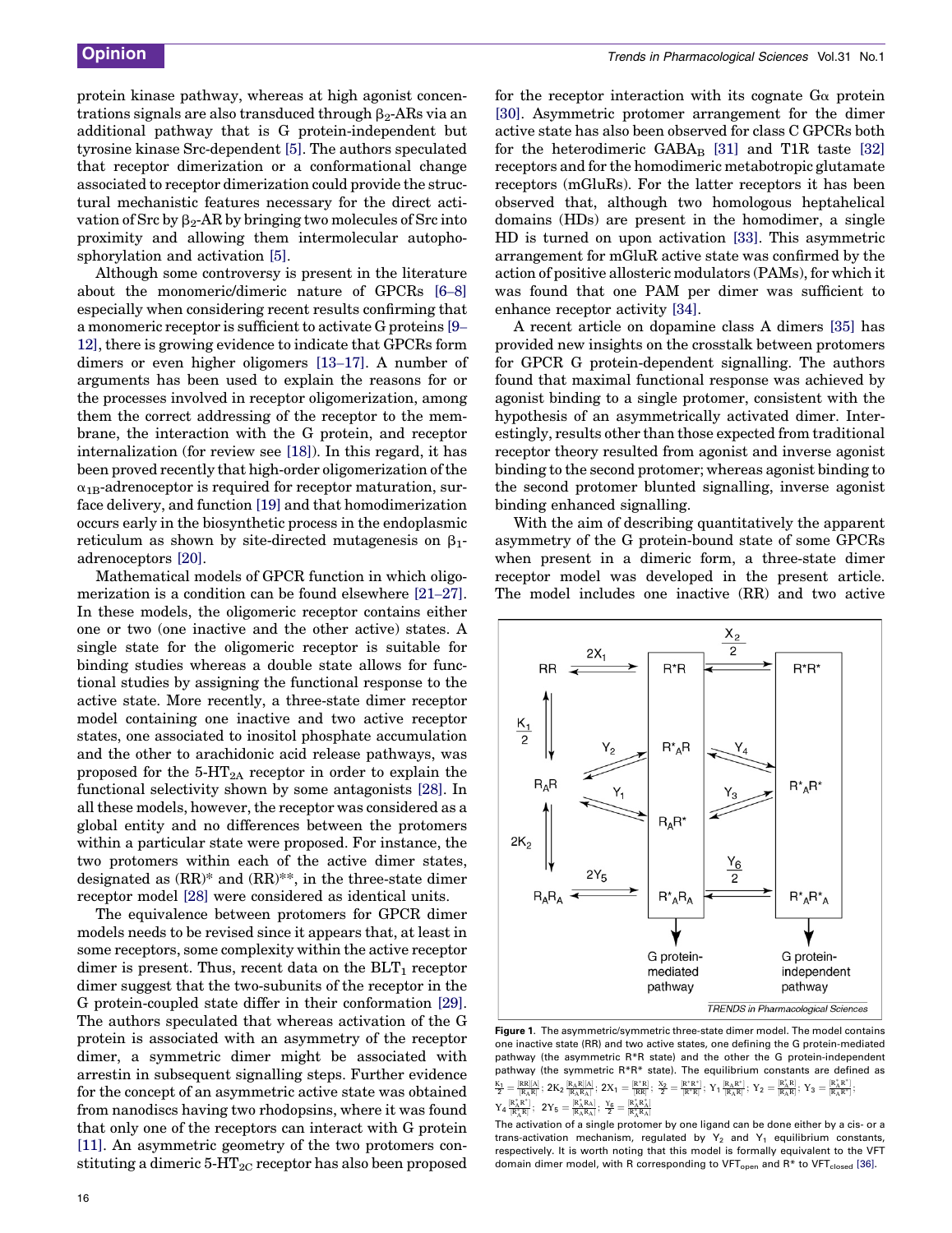<span id="page-2-0"></span>(the asymmetric  $R^*R$  and the symmetric  $R^*R^*$ ) receptor states. The model examined the possible signalling properties of such dimers when assuming that the asymmetric dimer R\*R signals through a G protein-dependent pathway while the symmetric  $R^*R^*$  signals through a  $\beta$ arrestin-, a Src- or any other accessory protein-dependent pathway. However, the model can well accommodate any pathways as soon as one is activated when a single subunit is in the active form in a dimer, while the other is activated when both subunits are active.

The asymmetry of the HD active state was incorporated recently in an mGluR model [\[36\]](#page-6-0) with the purpose of accounting for the function of allosteric modulators in subsequent studies. Here, the model includes both the asymmetric and the symmetric states to analyze the mutual influence between the G protein-dependent and the G protein-independent states, as possible examples of what could be the consequences of two signalling pathways differently activated whether one or both subunits in GPCR dimer are activated.

## The asymmetric/symmetric three-state dimer model

[Figure 1](#page-1-0) shows the asymmetric/symmetric three-state dimer model, in which three states, one inactive and two active, are considered. The active states differentiate themselves by the asymmetric or symmetric array of the protomers within the dimer, with either one  $(R^*R)$  or both  $(R^*R^*)$  of the protomers being active. In agreement with experimental results [\[11,29](#page-5-0)–35], the asymmetric active state was assigned to a G protein-mediated signalling pathway and here it is assumed that the symmetric active



Figure 2. The fractional functional responses provided by the G protein-dependent and the G protein-independent pathways, black and grey curves, respectively. Simulation of the responses by using the fraction of active receptor species as given by Equations 1 and 6 in Boxes 1 and 2, respectively, and the parameter values  $X_1 = X_2 = 10^{-6}$ ;  $K_1 = K_2 = 10^{-6}$ ;  $Y_1 = 10^{-6}$ ;  $Y_2 = Y_5 = 10^2$  and  $Y_3 = Y_6 = 10^3$  for the equilibrium constants corresponding to the model depicted in [Figure 1](#page-1-0).

state is responsible for the  $\beta$ -arrestin, the Src- or any other accessory protein-dependent pathway present in the system. The model was constructed under an induction-based mechanism, in which the binding of the agonist to the inactive RR state induces the activation of either one or both of the protomers within the dimer.

It is worth noting that the asymmetric/symmetric threestate dimer model is formally equivalent to the recently

#### Box 1. The fractional functional response through the G protein-mediated signalling pathway

The fractional functional response through the G protein-mediated signalling pathway results from considering as active those receptor species in which only one of the protomers is activated.

$$
f_{R^*R} = \frac{[R^*R] + [R^*_AR] + [R_AR^*] + [R^*_AR_A]}{R_t} = 2 \cdot \frac{c_1 + c_2[A] + c_3[A]^2}{c_4 + c_5[A] + c_6[A]^2}
$$

$$
= 2 \cdot \frac{a_1 + a_2[A] + a_3[A]^2}{a_4 + a_5[A] + [A]^2}
$$
(1)

where

$$
\begin{aligned}[R_t] &= [\text{RR}] + [\text{R}^* \text{R}] + [\text{R}^* \text{R}^*] + [\text{R}_{\text{A}} \text{R}] + [\text{R}_{\text{A}}^* \text{R}] + [\text{R}_{\text{A}} \text{R}^*] + [\text{R}_{\text{A}} \text{R}^*] + [\text{R}_{\text{A}} \text{R}_{\text{A}}] \\ &+ [\text{R}_{\text{A}}^* \text{R}_{\text{A}}] + [\text{R}_{\text{A}}^* \text{R}_{\text{A}}^*] \\ c_1 &= \text{K}_1 \text{K}_2 \text{X}_1 \\ c_2 &= \text{K}_2 (\text{Y}_1 + \text{Y}_2) \\ c_3 &= \text{Y}_5 \\ c_4 &= \text{K}_1 \text{K}_2 (1 + 2 \text{X}_1 + \text{X}_1 \text{X}_2) \\ c_5 &= 2 \text{K}_2 (1 + \text{Y}_1 + \text{Y}_2 + \text{Y}_1 \text{Y}_3) \\ c_6 &= 1 + 2 \text{Y}_5 + \text{Y}_5 \text{Y}_6 \\ \text{and } a_i &= \frac{c_i}{c_6} \text{ for } i = 1 \text{ to } 6 \end{aligned}
$$

using the equilibrium constants depicted in [Figure 1.](#page-1-0) It is noteworthy that Equation 1, expressed as a function of the empirical ai parameters, is identical to that obtained in the mGluR model [\[36\]](#page-6-0) and in the two-state dimer receptor model [\[21,22\]](#page-6-0). However, the mechanistic interpretation of the parameter values differs.

Determination of the curve shape

Quantitative characterization of the shape of the fractional response given by Equation 1 may provide useful information about the ligandreceptor interaction. Thus, using the transformation  $x = log[A]$ , theoretical basal and maximum or minimum responses can be calculated as the left and right asymptotes of  $f_{R*R}$ , respectively (Equation 2 and 3).

\n
$$
\text{Basal response} = L = \lim_{x \to -\infty} f_{R^*R} = 2 \cdot \frac{a_1}{a_4} = \frac{1}{1 + \frac{1}{2} \cdot \left( \frac{1}{X_1} + X_2 \right)}
$$
\n

Maximum or min imum response  $=R=\lim_{x\to+\infty} f_{R^*R}=2\cdot a_3$ 

$$
=\frac{1}{1+\frac{1}{2}\cdot\left(\frac{1}{Y_5}+Y_6\right)}
$$
(3)

The potency  $(A_{50})$  of the agonist is calculated as [A] for Response =  $L + \frac{R-L}{2}$  (Equation 4).

$$
A_{50} = \frac{-b \pm \sqrt{b^2 - 4ac}}{2a}
$$
 (4)

where  $a = a_1 - a_3 a_4$ ;  $b = a_3 a_4 a_5 - 2a_2 a_4 + a_1 a_5$ ; and  $c = -a_4(a_1 - a_3 a_4)$ , and the  $\pm$  sign in Equation 4 results for the possibility of A being either a positive or an inverse agonist.

The sensitivity of the receptor to an increment in the agonist concentration is measured by the first derivative of the receptor function (Equation 5).

$$
\frac{df_{R'R}}{dx} = \frac{2(-(a_1 + a_210^x + a_310^{2x})(a_510^x + 2 \cdot 10^{2x}) + (2a_310^{2x})}{(a_4 + a_510^x + 10^{2x})\ln 10}
$$
(5)

#### The Hill coefficient at the midpoint

 $\left(n_{H_{50}}=\tfrac{4}{\left(R-L\right) \cdot ln10} \cdot \left(\tfrac{df_{R^*R}}{dx}\right)_{X_{50}}\right)$ can be calculated from Equation 5 [\[47,48\]](#page-6-0).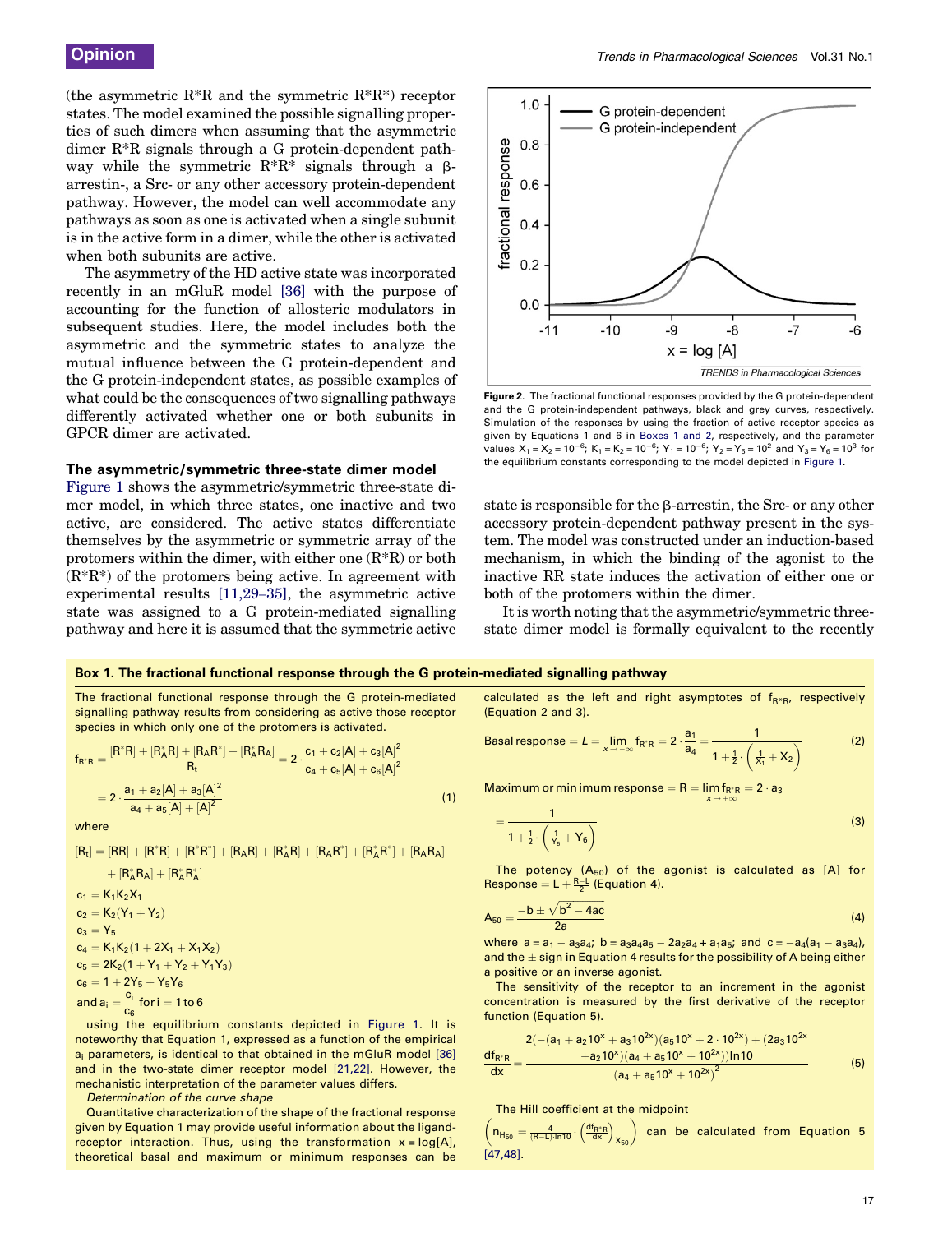proposed model for the Venus Flytrap (VFT) domain dimer of mGluRs [\[36\],](#page-6-0) with  $RR = open-open (OO), R^*R = closed$ open  $(CO)$ , and  $R^*R^*$  = closed-closed  $(CC)$  states. The equations for the binding through both models are the same; however, marked differences appear for the function. In the VFT domain model, the functional response results from the sum of both the CO and CC states, with the former providing partial and the latter full agonism; the asymmetric/symmetric three-state dimer model proposes that each of the two active states corresponds to a specific signalling pathway. Because the binding to the VFT domain was thoroughly analyzed in our previous work [\[36\]](#page-6-0), it will be omitted here, and we will focus our attention on the functional features of the new model.

# The fractional functional response: two pathways in competition

The calculation of the fractional functional response for a receptor system depends on the receptor species assumed to be active. The model depicted in [Figure 1](#page-1-0) was designed on the basis of maximal simplicity, and only two active species, one for each of two signalling pathways, were included. Interestingly, the model incorporates some structural characteristics linked to the mechanism of receptor activation making the active states of the model more than mere receptor conformations; that is, for the G proteindependent pathway, one single protomer of the dimer array is activated, whereas for the G protein-independent pathway both protomers are activated. Although the model is based on thermodynamic premises (only equilibrium processes are included and the system considered has reached chemical equilibrium), it contains particular time-dependent molecular characteristics, as the G protein-dependent receptor conformation must be attained prior to the G protein-independent receptor conformation, if we accept that the two protomers within the dimer cannot be activated simultaneously. It is worth noting that this would be true for a system in which the active  $(R^*R)$ and  $(R^*R^*)$  states were not present with no agonist but were formed successively as the agonist was added. In the case of pre-formed active states, however, the symmetric  $(R^*R^*)$  state could be selected directly by the agonist without passing through the asymmetric  $(R^*R)$  state. In such a system, for particular ligands, and assuming that the symmetric active dimer state signals through a G protein-independent pathway while the asymmetric state signals through a G protein-dependent pathway, the G protein-independent pathway would first be observed.

[Figure 2](#page-2-0) depicts a simulation of the fractional functional responses of the G protein-dependent and G protein-independent pathways using the fraction of active receptor species,  $f_{R^*R}$  and  $f_{R^*R^*}$ , as given by Equations 1 and 6 in [Boxes 1 and 2](#page-2-0), respectively. Basically, in this particular simulation we have considered the following:

- (a) the activation of the receptor in the absence of ligand is a rare event  $(X_1 = X_2 = 10^{-6});$
- (b) The binding of the agonist to the inactive receptor lacks cooperativity  $(K_1 = K_2);$
- (c) For a singly bound agonist, the activation in trans is negligible compared to the activation in cis  $(Y_1 \ll Y_2);$ this proposal is consistent with recent results on the G

protein activation by the leukotriene B4 receptor dimer [\[37\]](#page-6-0) and the D2 dopamine dimer [\[35\]](#page-6-0);

(d) The activation of a protomer facilitates the activation of the second protomer if the latter is occupied by an agonist  $(Y_6 > Y_5$  and  $Y_3 > Y_2)$ ; this proposal resembles the finding in the VFT domain of mGluRs, for which the closure of a subunit facilitates the closure of the second subunit if the latter is occupied by an agonist [\[38\].](#page-6-0)

Under these conditions, a bell-shaped curve is obtained for the R\*R-mediated G protein-dependent pathway, whereas a sigmoid curve with a maximum value of unity is yielded for the R\*R\*-mediated G protein-independent pathway. The graphs also show that the G protein response appears prior to the G protein-independent function although it vanishes rapidly as the concentration of the agonist increases, because in the simulation the agonist was assigned a greater preference for the doubly than for the singly activated states. This proposal is consistent with results on  $\beta_2$ -AR showing an agonist dosage-dependent switch from G protein-coupled to G protein-independent signalling [\[5\].](#page-5-0)

[Figure 3](#page-4-0) shows the functional profiles (G protein-dependent: panel A and G protein-independent: panel B) for a set of agonists characterized by their different propensity

# Box 2. The fractional functional response through the G protein-independent signalling pathway

The fractional functional response through the G protein-independent signalling pathway was considered by including as active those receptor species in which both of the protomers are activated.

$$
f_{R^*R^*} = \frac{[R^*R^*] + [R_A^*R^*] + [R_A^*R_A^*]}{[R_t]} = 2 \cdot \frac{d_1 + d_2[A] + d_3[A]^2}{d_4 + d_5[A] + d_6[A]^2}
$$
  
= 
$$
2 \cdot \frac{b_1 + b_2[A] + b_3[A]^2}{b_4 + b_5[A] + [A]^2}
$$
 (6)

where

$$
[R_t]=[RR]+[R^*R]+[R^*R^*]+[R_AR]+[R_A^*R]+[R_AR^*]+[R_A^*R^*]+[R_AR_A]\\
$$

+ 
$$
[R_A R_A^*] + [R_A^* R_A^*]
$$
  
\nd<sub>1</sub> =  $K_1 K_2 X_1 X_2$   
\nd<sub>2</sub> =  $2K_2 Y_1 Y_3$   
\nd<sub>3</sub> =  $Y_5 Y_6$   
\nd<sub>4</sub> =  $2K_1 K_2 (1 + 2X_1 + X_1 X_2)$   
\nd<sub>5</sub> =  $4K_2 (1 + Y_1 + Y_2 + Y_1 Y_3)$   
\nd<sub>6</sub> =  $2(1 + 2Y_5 + Y_5 Y_6)$   
\nand  $b_i = \frac{d_i}{d_6}$  for  $i = 1$  to 6

using the equilibrium constants depicted in [Figure 1](#page-1-0).

Analogously to the G protein-dependent pathway, and using the transformation  $x = log[A]$ , the theoretical basal and maximum or minimum responses were calculated (Equation 7 and 8).

\n
$$
\text{Basal response} = L = \lim_{x \to -\infty} f_{\text{R} * \text{R} *} = 2 \cdot \frac{b_1}{b_4} = \frac{1}{1 + \frac{2}{x_2} + \frac{1}{x_1 x_2}}\n \tag{7}
$$
\n

Maximum or minimum response =  $R = lim f_{R^*R^*} = 2 \cdot b_3$  $x \rightarrow +\infty$ 

$$
=\frac{1}{1+\frac{2}{\gamma_6}+\frac{1}{\gamma_5\gamma_6}}
$$
(8)

As the empirical equation for  $f_{R^*R^*}$  is the same as that for  $f_{R^*R}$ , the potency  $(A_{50})$  and the sensitivity of the receptor to an increment in the agonist concentration are also the same as those in Equations 4 and 5. The same occurs for the Hill coefficient at the mid-point [\(Box 1\)](#page-2-0).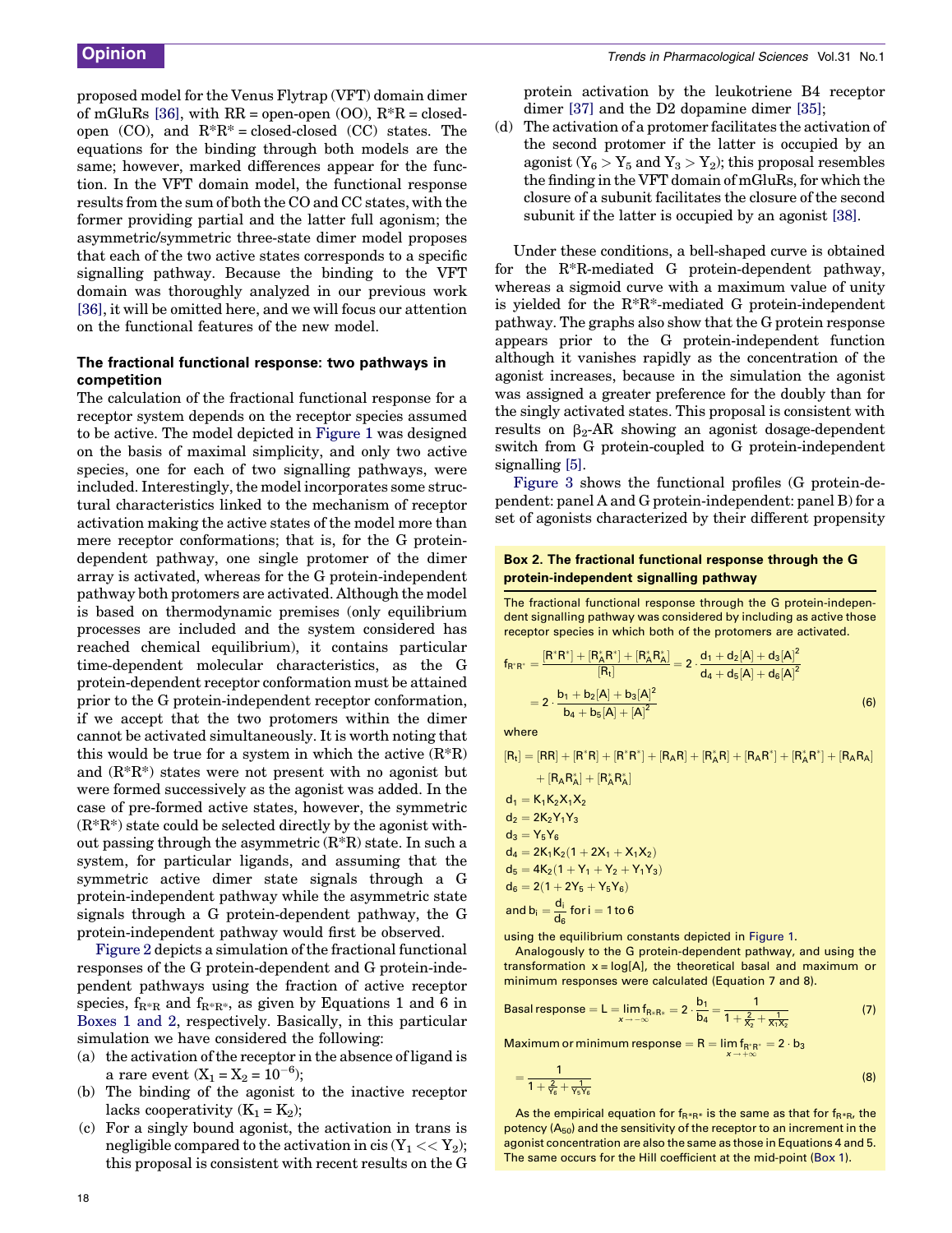<span id="page-4-0"></span>

Figure 3. The mutual influence between the G protein-dependent asymmetric (R\*R) (Panel A, black curves) and the G protein-non dependent symmetric (R\*R\*) receptor states (Panel B, grey curves). Simulation of the fractional functional responses  $f_{R^*R}$  and  $f_{R^*R^*}$  using Equations 1 and 6 in [Boxes 1 and 2,](#page-2-0) respectively. Fixed parameters:  $X_1 = X_2 = 10^{-6}$ ;  $K_1 = K_2 = 10^{-6}$ ;  $Y_1 = 10^{-6}$ ;  $Y_2 = Y_5 = 10^2$ . Variable parameters: Y<sub>3</sub> and Y<sub>6</sub>. Curve 1: Y<sub>3</sub> = Y<sub>6</sub> = 10<sup>3</sup>; Curve 2: Y<sub>3</sub> = Y<sub>6</sub> = 10<sup>2</sup>; Curve 3:  $Y_3 = Y_6 = 10^1$ ; Curve 4:  $Y_3 = Y_6 = 1$ ; Curve 5:  $Y_3 = Y_6 = 10^{-1}$ .  $Y_3$  and  $Y_6$  measure the capacity of an agonist to induce the R\*R\* state, either in a singly or in a doubly occupied receptor. Decreasing progressively the  $Y_3$  and  $Y_6$  values from Curve 1 to Curve 5 diminishes the concentration of the R\*R\* state, which for the G proteindependent pathway (panel A) leads to the vanishing of the bell-shape form of the curves and to the value of 1 for the right asymptote, and for the G proteinindependent pathway (panel B) leads to a diminution of the maximum response up to an insignificant value.

to induce the R\*R\* state (curves 1 to 5). We see that the agonist with the highest tendency to induce the R\*R\* state (curve 1) yields (i) for the G protein-dependent pathway, a bell-shaped curve with the lowest maximum and (ii) for the G protein-independent pathway, a sigmoid curve with the maximum value close to unity. Decreasing the propensity to induce the  $R^*R^*$  state (curves 2 to 5) yields (i) for the G protein-dependent pathway, an increase of the right asymptote with a progressive vanishing of the bell-shaped form of the curves and (ii) for the G protein-independent pathway, a progressive diminution of the maximum response.

# Concluding remarks

In this study, the asymmetric/symmetric three state dimer model was presented. The model consists of three states, one inactive (RR) and two active states, one with an asymmetric arrangement of the protomers  $(R^*R)$  and the other with a symmetric disposition (R\*R\*). Experimental results suggest that the asymmetric geometry of the activated dimer could be associated with a G protein-dependent pathway. Here, the symmetric organization of the protomers is proposed for  $\beta$ -arrestin-, Src- or any other accessory protein-dependent pathway. More generally, the model can accommodate two major signalling pathways arising from either an asymmetric or symmetric arrangement of the protomers within the activated dimer. Because each of these constructions can contain multiple conformational states, multiple secondary pathways could be incorporated into the model. To avoid further complexity in the equations for functional response, the G protein component was not included explicitly in the model. Because of this, the protomer  $R^*$  in the asymmetric  $R^*R$ dimer model represents the G protein-bound high affinity state of the receptor [\[39\].](#page-6-0) The question arises as to whether the R\* conformation of the active protomer in the asymmetric R\*R and of either of the protomers in the symmetric  $R^*R^*$  is the same. If this is the case, an additional argument such as steric hindrance within the R\*R\* molecular structure would be needed in order to explain why the G protein can bind to  $R^*R$  and not to  $R^*R^*$  since, as has been shown by Sunahara et al. in different studies, a monomeric receptor can activate G proteins [40–[42\]](#page-6-0).

The model was shown to be competent for explaining some relevant experimental results. For instance, the dosage-dependent switch from G protein-coupled to G protein-independent signalling [\[5\]](#page-5-0) can be described by our model under an induction approach in which the symmetric  $(R^*R^*)$  active dimer - able to bind two agonist molecules and associated with the G protein-independent pathway - is formed from the asymmetric  $(R^*R)$  active dimer - able to bind a single agonist molecule and associated with the G protein-dependent pathway. Also, it might be worth mentioning that, in many instances, bell-shaped curves have been reported for G protein-mediated events. Although this might not be the unique explanation, at least this model proposes one possible explanation (the competing pathway associated to the double-activated dimer) for this phenomenon. The novel proposal that inclusion of inverse agonist favours whereas addition of additional agonist disfavours G protein-dependent dopamine  $D_2$  signal can be accounted for by our model, by assuming that the inverse agonist increases the signal (supposed to arise from the asymmetric  $R^*R$  active state) by binding to the R protomer of the R\*-agonist occupied dimer, whereas addition of higher agonist concentration decreases the R\*R signal by inducing the formation of the symmetric R\*R\*, which yields no signal on the former G proteindependent pathway.

The model can explain the signalling selectivity observed with different ligands even when used at high concentrations because, as it is shown in the lower row of [Figure 1](#page-1-0), both the G protein-dependent and the G proteinindependent pathways can be activated from fully occupied receptor dimers,  $R^*_{A}R_{A}$  and  $R^*_{A}R^*_{A}$ , respectively. In general, both pathways can be activated simultaneously with the relative contribution of each being dependent on the full set of ligand-receptor equilibrium constants. The case of ligands that specifically trigger G protein-dependent pathways is explained by the model assuming that these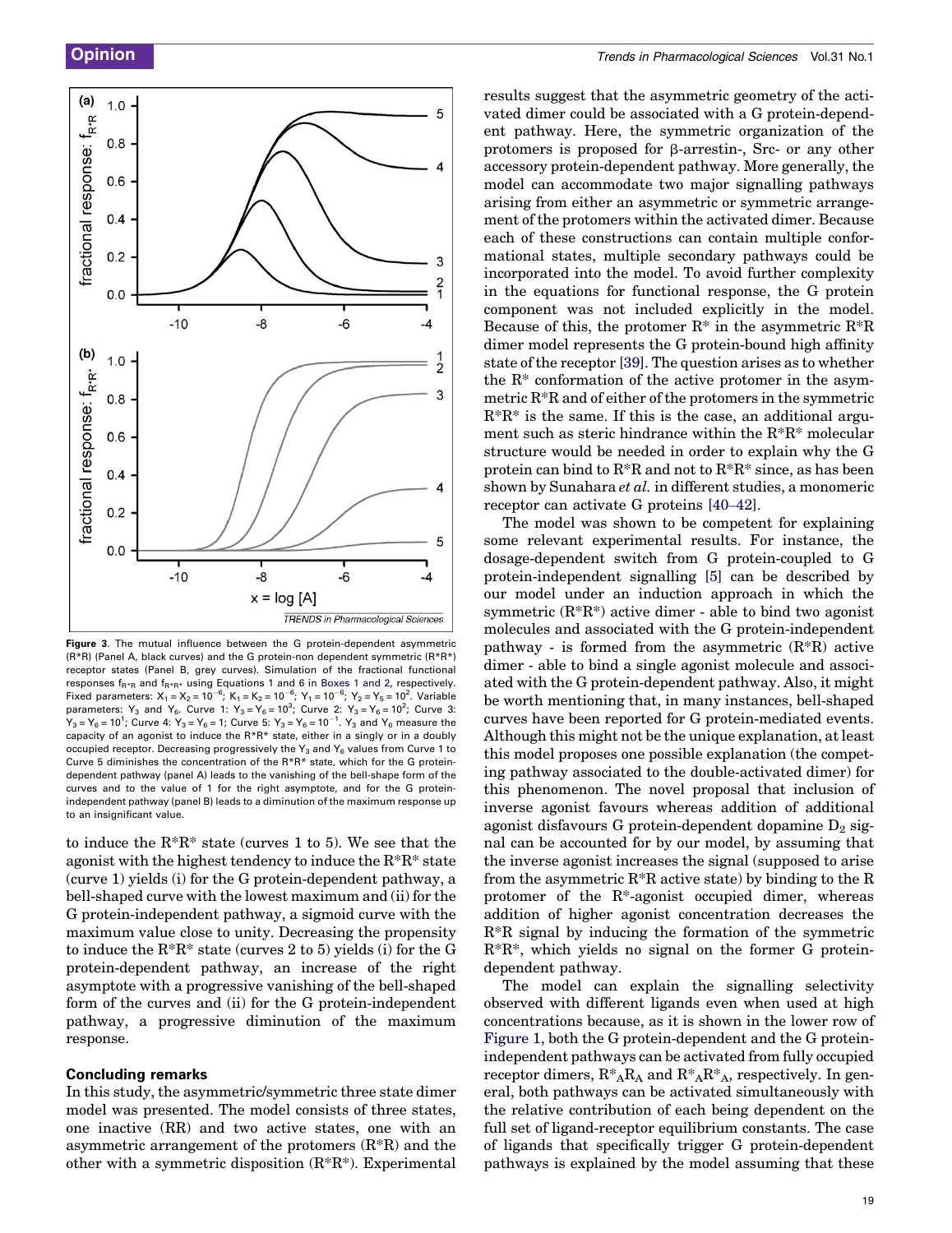<span id="page-5-0"></span>ligands have the ability to promote the activation of one of the protomers of the dimer but show negative functional cooperativity for the induction of the activation of the second protomer. Within the model [\(Figure 1\)](#page-1-0) we distinguish between binding cooperativity for the inactive RR state (the binding of a ligand to one of the protomers of RR facilitates or hampers the binding of a second ligand to the same receptor state; left column) and induction or functional cooperativity (the activation of a protomer facilitates or hampers the activation of the second; the connection between the middle and right columns), the latter cooperativity being responsible for the pre-eminence of one signalling pathway over the other (see [\[36\]](#page-6-0) for a discussion on binding and functional cooperativity effects). Nevertheless, a word of caution is needed, and although there are a number of examples where an asymmetric GPCR is involved in G protein-mediated effects, this cannot be taken as a generalized trait and the possibility that a symmetrically activated dimer may also activate G proteins should be borne in mind. Indeed, GPCR functioning is much more complicated than our model proposes and multiple conformational states are probably included in each of the major asymmetric and symmetric signalling pathways. However, our goal is to offer the simplest model possible that can take into consideration the relatively new notion that symmetry and asymmetry in GPCR dimers is probably responsible for some of the observed effects.

The model used allows also for mechanistic speculations concerning the reasons why nature uses dimeric receptors when it has been shown that monomeric receptors are equally capable of binding and function through a G protein-dependent pathway [9–12]. A plausible reason may be that, as the model has shown, a dimer receptor contains, despite its simplicity, key structural features for initiating a G protein-dependent pathway, and either terminating it when there is an excess concentration of agonist or providing alternative signalling pathways.

It is worth noting that the model presented was designed within a signalling framework. As a proposal, G protein-independent GPCR signalling involving  $\beta$ arrestins and other accessory proteins was associated with the symmetrically activated receptor dimer. However, some receptors such as the vasopressins have been observed to demonstrate that activation of only one protomer in a receptor heterodimer is sufficient to promote arrestin-mediated internalization of the complex [\[43\].](#page-6-0) In this regard, the model does not exclude the possibility that arrestin recruitment for trafficking and signalling follows different trends in terms of symmetry of receptor activation and, thus, does not rule out the possibility that arrestin recruitment for trafficking depends on the asymmetric dimer.

Finally, a comment on the relationship between receptor dimerization, functional selectivity and drug discovery. It has been shown for the  $\beta_2$ -AR, and this is probably also true for other GPCRs, that, although most agonists display similar efficacies for both G protein-dependent and  $\beta$ arrestin-dependent pathways, there are some ligands exhibiting a  $\beta$  arrestin-biased agonism [\[44\].](#page-6-0) The concept of ligand bias agonism (see [\[45\]](#page-6-0) for discussion) has also been used for the  $\beta$ -arrestin-independent Src phosphorylation of  $\mu$ -receptor [\[46\]](#page-6-0). Including  $\beta$  arrestin- and Src-biased agonists in the drug discovery synthetic efforts opens new avenues for the therapeutic potential of GPCR targets enlarging the structure-activity ligand space. Moreover, the asymmetric nature of the G protein activating- $R^*R$ receptor state is particularly attractive to medicinal chemists as it could be triggered both by agonists (binding to the  $R^*$  protomer) and inverse agonists (binding to the R protomer); this is a complex process that depends on the relative affinity of the ligands for the collection of receptor states (R protomers are present in the inactive RR dimer and in the G protein-dependent  $R^*R$  dimer whereas  $R^*$ protomers are present in the G protein-dependent R\*R dimer and form the G protein-independent  $R^*R^*$  dimer), the concentration of the ligands, and the relative abundance of the receptor states, where the last-mentioned parameter value can be altered in pathological conditions. In addition, there is a growing interest in the design of dimeric ligands. The model developed here can account for this issue by implicitly suggesting three types of dimeric ligands, namely, antagonist-antagonist, agonist-antagonist and agonist-agonist, depending on the receptor state  $(RR, R^*R \text{ and } R^*R^*$ , respectively) for which the ligands are designed. To this end and more generally, the model may provide not only qualitative but also quantitative relationships to help in the discovery of new drugs and the characterization of their interactions with the receptor.

# Conflicts of interests

The authors declare there are no conflicts of interest.

## Acknowledgements

This study was supported in part by the Spanish Ministerio de Educación y Ciencia (SAF2007-65913) and Fundacio´ La Marato´ de TV3 (Ref. 070530).

## **References**

- 1 Drews, J. (2000) Drug discovery: a historical perspective. Science 287, 1960–1964
- 2 Gilman, A.G. (1987) G proteins: transducers of receptor-generated signals. Annu. Rev. Biochem. 56, 615–649
- 3 Sun, Y. et al. (2007) When a G protein-coupled receptor does not couple to a G protein. Mol. Biosyst. 3, 849–854
- 4 Ahn, S. et al. (2004) Differential kinetic and spatial patterns of betaarrestin and G protein-mediated ERK activation by the angiotensin II receptor. J Biol. Chem. 279, 35518–35525
- 5 Sun, Y. et al. (2007) Dosage-dependent switch from G protein-coupled to G protein-independent signaling by a GPCR. EMBO J. 26, 53–64
- 6 Chabre, M. and le Maire, M. (2005) Monomeric G-protein-coupled receptor as a functional unit. Biochemistry 44, 9395–9403
- 7 James, J.R. et al. (2006) A rigorous experimental framework for detecting protein oligomerization using bioluminescence resonance energy transfer. Nat. Methods 3, 1001–1006
- 8 Bouvier, M. et al. (2007) BRET analysis of GPCR oligomerization: newer does not mean better. Nat. Methods 4, 3–4
- 9 Meyer, B.H. et al. (2006) FRET imaging reveals that functional neurokinin-1 receptors are monomeric and reside in membrane microdomains of live cells. Proc. Natl. Acad. Sci. U. S. A. 103, 2138–2143
- 10 Whorton, M.R. et al. (2007) A monomeric G protein-coupled receptor isolated in a high-density lipoprotein particle efficiently activates its G protein. Proc. Natl. Acad. Sci. U. S. A. 104, 7682–7687
- 11 Bayburt, T.H. et al. (2007) Transducin activation by nanoscale lipid bilayers containing one and two rhodopsins. J Biol. Chem. 282, 14875– 14881
- 12 White, J.F. et al. (2007) Dimerization of the class A G protein-coupled neurotensin receptor NTS1 alters G protein interaction. Proc. Natl. Acad. Sci. U. S. A. 104, 12199–12204